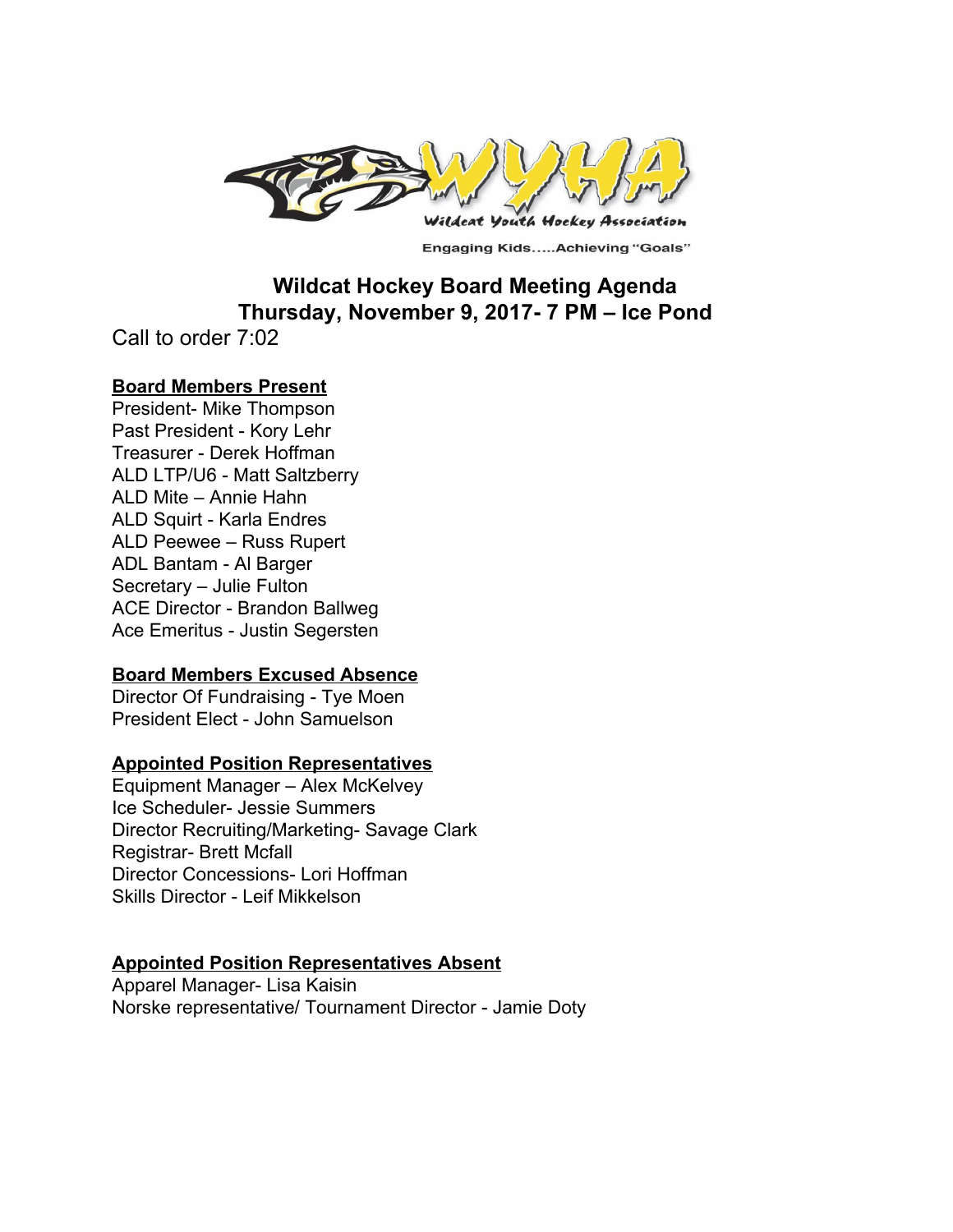## **Member open forum -** none

**Approval of prior meeting minutes -**  Annie H made the motion to approve the minutes , Derek H second. Motion was approved unanimously.

**Additions to the agenda -** new PeeWee player Erik K

## **Approval of agenda**

Julie F made the motion to approve the agenda. Annie H second. Motion was approved unanimously.

### **Treasurer:**

- Financials
- Approval of bills: Motion: Julie , 2nd Annie H motion approved unanimously.

## **Board Reports:**

**President:**

- Hockey Weekend in Waunakee Jan 5,6- 3v3, Waunakee/ Defo game/ Mike and Tom R working on it
- Background Screen update many still need to complete
- WAHA paperwork 11/15/17
- Suspension 4 players suspended for fighting during power skating practice (2 wks, 2 games)
- State tournament fees paid
- Try Hockey For Free 20 skaters participated

# **LTS/LTP/ U6 ALD:**

● 4 teams for U6

### **Mite ALD:**

- 6 teams
- All coaches will get volunteer hours

### **Squirt ALD:**

- C3 team Karla requested further discussion on how C3 team will be managed next season (league, state, etc)
- C3 team will receive extra hours of practice ice time -shared with LTP/U6 ice time
- Goalie placement discussed/ communicated
- Injured player completed tryouts, placed on squirt B team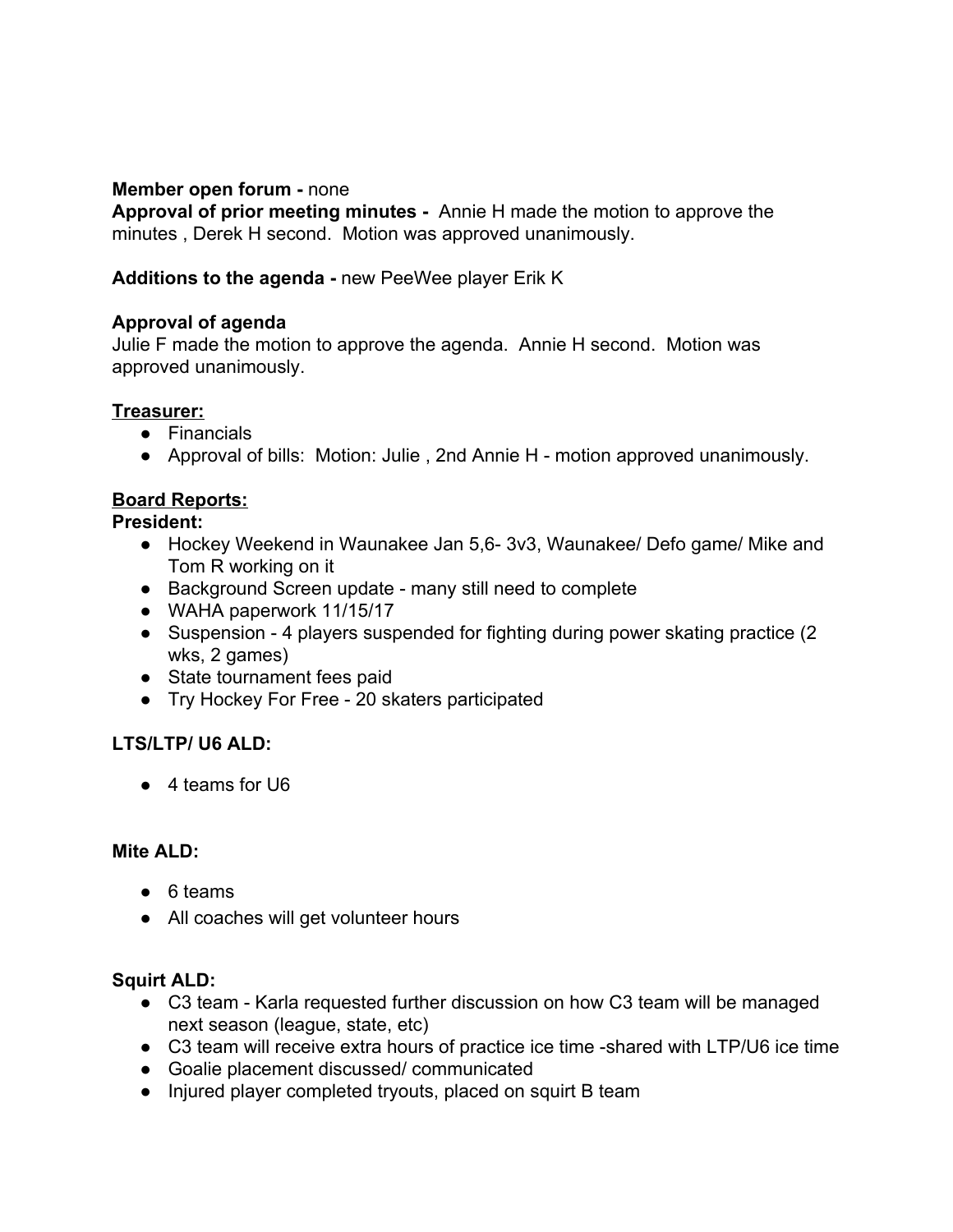## **Peewee ALD:**

nothing to report

## **Bantam ALD:**

nothing to report

### **Equipment Manager:**

• Missing one goalie stick - will be replaced by WYHA

## **Fundraising:** absent

**Apparel:** Lisa absent but report given by Annie H

- **●** game jerseys distributed
- $\bullet$  > \$10,000 in apparel sales
- $\bullet$  there will be a holiday sale

## **Registrar:**

● Need google doc completed by all families (only 25% now)

**Secretary:** nothing to report

**Ice scheduler:** nothing to report

**Marketing Director:** nothing to report

### **Ace Director / Head Coach Elect/ Skills Director:**

- Karla E made the motion to approve coaches, Derek T second. Coaches Approved unanimously
- 1 skater (Bantam) left to place d/t injury
- Double rostering of goalies reviewed

### **Tournament Director:** absent

**Director of Concessions:** nothing to report

**President Elect:** absent

**Past President:** nothing to report

### **Skills Director:**

● Per the Ice Pond BOD - Wildcat families cannot let our kids run around the rink (no floor hockey, no stick handling in the lobby)

# **Old/New Business & Reports:**